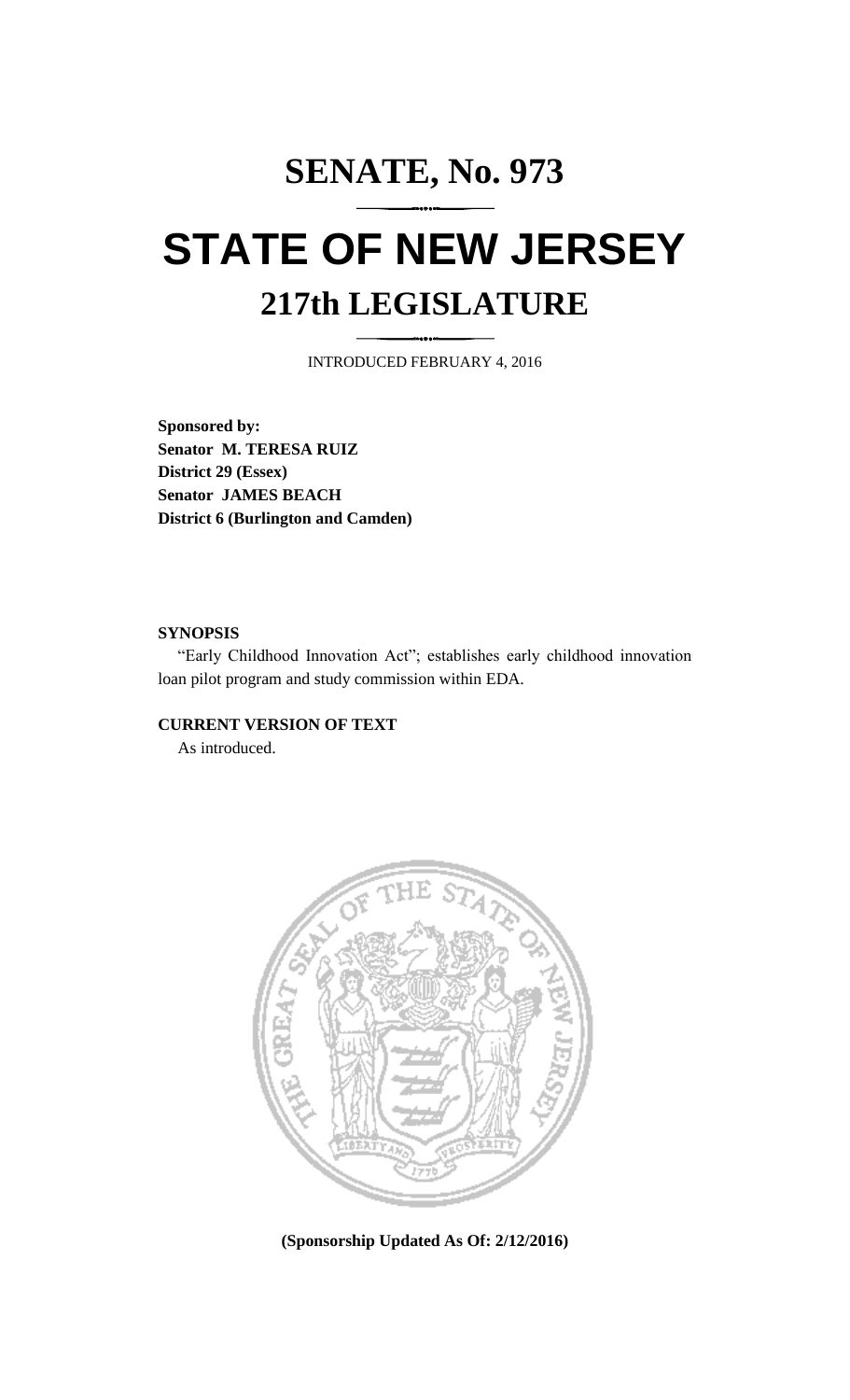**AN ACT** establishing an early childhood innovation loan pilot program and supplementing Title 34 of the Revised Statutes. **BE IT ENACTED** *by the Senate and General Assembly of the State of New Jersey:* 1. This act shall be know and may be cited as the "Early Childhood Innovation Act." 2. As used in this act: "Authority" means the New Jersey Economic Development Authority established pursuant to P.L.1974, c.80 (C.34:1B-1 et seq.). "Early childhood innovation loan fund" or "fund" means the fund established pursuant to section 5 of this act. "Eligible organization" means a nonprofit organization that is 17 exempt from federal taxation pursuant to section  $501(c)(3)$  of the 18 federal Internal Revenue Code  $(26 \text{ U.S.C. s.}501(c)(3))$ , that has applied for participation in the early childhood innovation loan pilot program established pursuant to section 3 of this act, and is selected by the study commission as qualified to receive a loan guarantee from the "early childhood innovation loan fund" established pursuant to section 5 of this act. "Pilot program" means the early childhood innovation loan pilot program established pursuant to section 3 of this act. "Study commission" means the New Jersey Early Childhood Innovation Study Commission established pursuant to section 4 of 28 this act. 3. a. There is established a five-year early childhood innovation loan pilot program within the New Jersey Economic Development Authority to administer and determine the effectiveness of an early childhood innovation loan pilot program. The pilot program shall concern nonprofit early childhood services with the purpose of encouraging private investment in early childhood programs to reduce federal, State, and municipal expenditures related to those services. The pilot program shall assess the feasibility of expanding an early childhood innovation loan pilot program Statewide and expanding the scope of early childhood innovation loan guarantees, made pursuant to subsection b. of this section, beyond the early childhood sector. b. Under the pilot program established pursuant to subsection a. of this section, the authority shall guarantee loans issued to eligible organizations for the provision of early childhood services which generate positive social outcomes and public sector cost savings. Each loan shall be facilitated by the study commission established pursuant to section 4 of this act and consist of: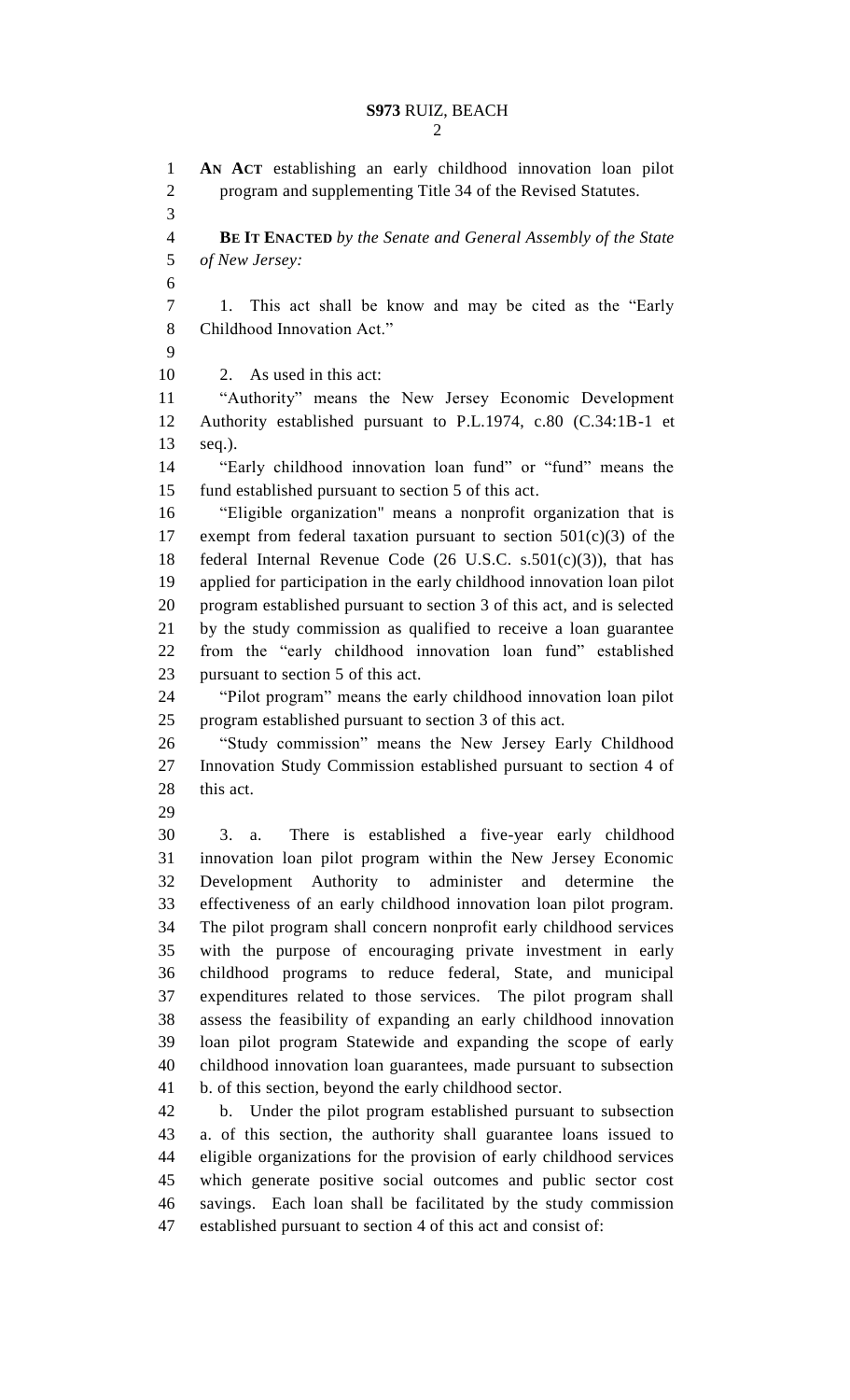(1) A lending agreement between an eligible organization, a lender, and a public sector entity which provides: (a) the eligible organization with direct funding from a lender in exchange for the provision of early childhood services; and (b) the public sector entity with early childhood services in exchange for defined payments to the lender in an amount proportional to the amount of public sector savings generated by the provision of those services.

 (2) A loan guarantee agreement between the authority and all parties to the lending agreement from paragraph (1) of this subsection which shall require the lending agreement to conform to any loan requirements established pursuant to this act or by the authority; and

 (3) An agreement between the authority, the public sector entity making performance payments, the eligible organization, and the lender which agrees to a method of measurement and verification of the early childhood services to be performed, how the public sector savings are to be calculated, how the interest rate will be determined, and how funds will flow between the parties according to each of the agreements made pursuant to this subsection.

 c. Up to 100 percent of the value of a loan agreement entered into pursuant to subsection b. of this section may be guaranteed by the authority, provided that the total amount of all loans guaranteed under the early childhood innovation loan pilot program established pursuant to this act shall not exceed \$15,000,000.

 d. The authority, in cooperation with the study commission and the Department of Children and Families, the Department of Education, and the Department of Human Services, shall offer to guarantee loans made pursuant to subsection b. of this section utilizing funds from the early childhood innovation loan fund established pursuant to section 5 of this act to finance a project undertaken for the purposes of subsection b. of this section. The authority shall consider the following factors:

(1) The economic feasibility of the project;

 (2) The degree to which the project will advance Statewide and regional strategies and objectives;

 (3) The degree to which the project maximizes the leverage of other State funds; and

 (4) The factors listed in paragraph (1) of subsection e. of section 4 of this act.

 e. A lender or nonprofit organization seeking to participate in the early childhood innovation loan pilot program shall submit an application in such form as the authority shall require. The application shall include any information the authority determines is necessary in consideration of the provisions of P.L.2011, c.123 (C.52:14B-21.1 et seq.).

 f. A loan guarantee agreement entered into pursuant to subsection b. of this section shall provide that any loan guaranteed by the authority shall: (1) be for a loan having a fair effective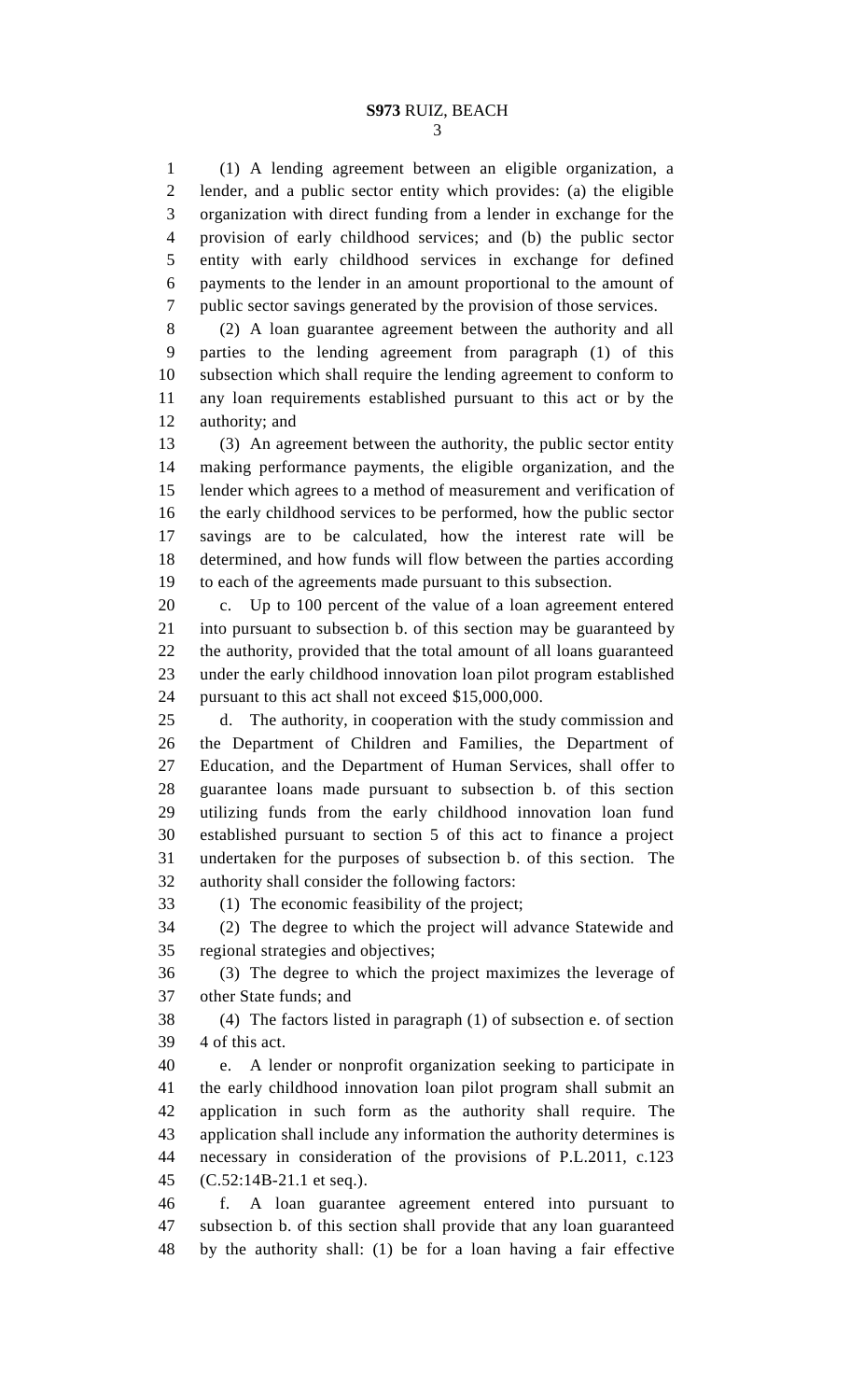interest rate as determined by the authority; and (2) contain other terms and conditions considered appropriate by the authority that are consistent with the purposes of this act and with rules and regulations promulgated by the authority to implement this act.

 g. (1) Consistent with federal law, rule, or regulation, each eligible organization that receives a loan guarantee under this act shall undergo an audit, at the organization's own expense, at least once every two calendar years. The authority shall designate an auditor to conduct the audit.

 (2) If an audit is performed under a requirement of federal law, rule, or regulation, the authority shall waive the audit required in this subsection with respect to all issues addressed by the federally- required audit report. However, the authority may require an audit of matters that are not, in the authority's judgment, addressed by the federally-required audit report including, but not limited to, measurement and verification of early childhood services and public sector savings.

 h. A loan guarantee agreement made pursuant to subsection b. of this section shall provide that any loan guarantee issued by the authority shall be voided if the terms and conditions of the agreement are violated by any party to that loan securitization agreement.

 i. The authority shall solicit grants from interested public or private sources for the establishment and administration of the pilot program and study commission as well as the capitalization of the early childhood innovation loan fund established pursuant to section 27 5 of this act.

 j. The pilot program shall expire on the 30th day following the closing of all loans guaranteed pursuant to this act.

 4. a. The authority shall oversee a study commission, entitled the "New Jersey Early Childhood Innovation Study Commission," established for the duration of the pilot program.

 b. The membership and size of the study commission shall be determined by the authority. The authority may consider a variety of professionals, including early childhood, lending, and social finance experts, for membership on the study commission. The study commission shall organize as soon as practicable after the appointment of the study commission members, shall select a chairperson from among its membership, and shall appoint a secretary who need not be a member of the commission. At least one member of the study commission shall be a representative of the Department of Children and Families, one member shall be a representative of the Department of Education, and one member shall be a representative of the Department of Human Services. All members of the study commission shall serve for terms concurrent with the effective period of the pilot program.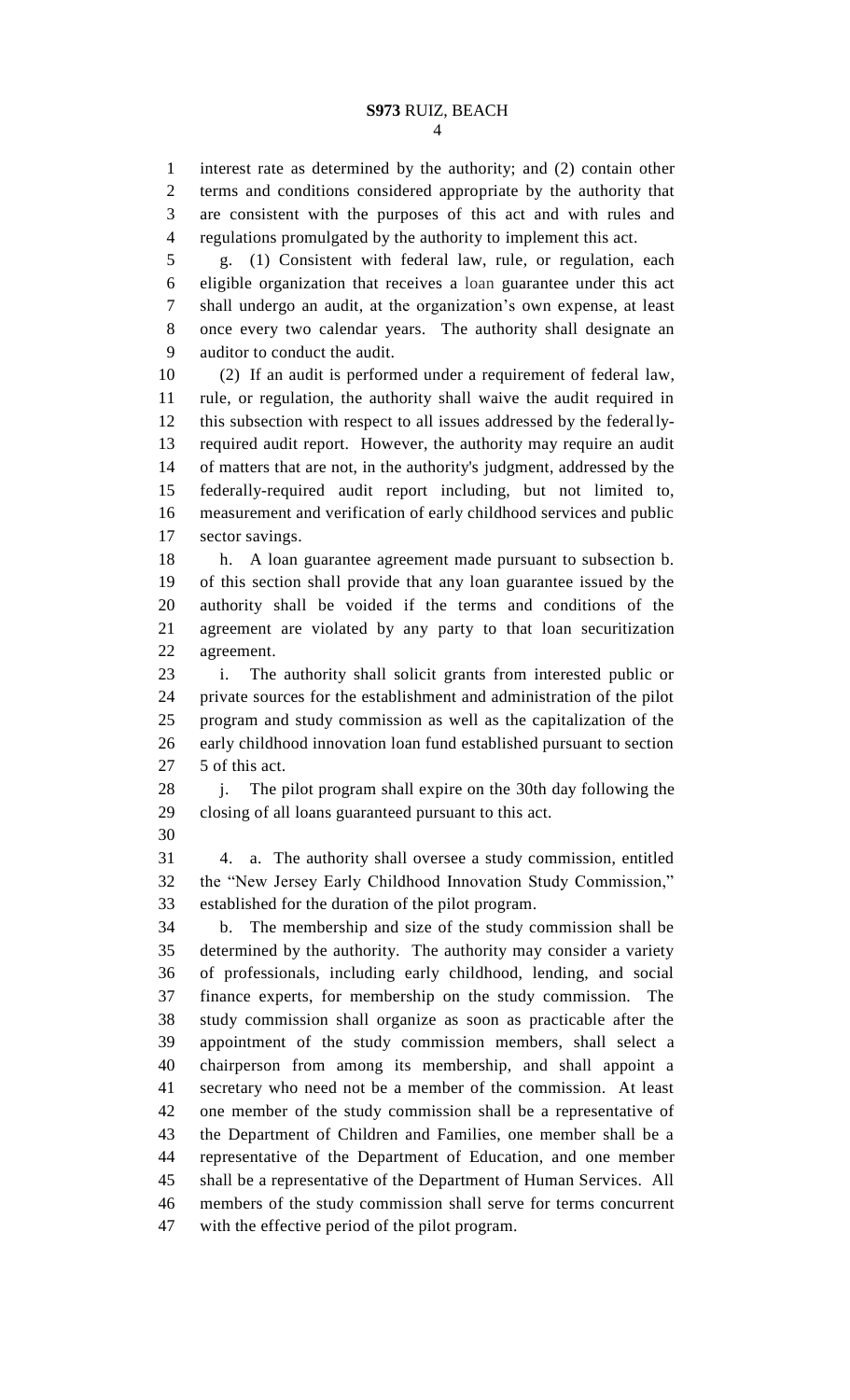c. Any vacancy in the membership of the study commission shall be filled in the same manner in which the original appointment was made.

 d. The study commission may request the assistance and services of employees of any other State department, board, bureau, commission, task force, or agency as it may require and as may be available. Members of the study commission shall serve without compensation, but shall be entitled to employ stenographic and clerical assistance and incur traveling and other miscellaneous expenses as the study commission may deem necessary in order to perform its duties, within the limits of the funds made available to the study commission for its purposes. The study commission may meet at the call of its chairperson at the times and in the places the study commission may deem appropriate and necessary to fulfill its duties, and may conduct public hearings at a place or places as the study commission shall designate. The study commission shall conduct its meetings in accordance with the "Senator Byron M. Baer Open Public Meetings Act," P.L.1975, c.231 (C.10:4-6 et seq.).

 e. It shall be the duty of the study commission to aid the authority in the administration of the early childhood innovation loan pilot program and to issue annual reports detailing the progress of the pilot program. Specifically, the study commission, in cooperation with the authority and the Department of Children and Families, the Department of Education, and the Department of Human Services, shall:

 (1) Identify the nonprofit organizations that will be eligible to receive loan guarantees from the authority. The study commission shall make this determination taking several factors into consideration which shall include, but not be limited to, the size and identity of the target population that benefits from the nonprofit organization service provider, the projected financial value of the improvements as a result of the early childhood innovation loan investments, including projected public sector savings, ability to repay the loan in full, the ease of the measurability of the outcomes, and an analysis of impacts beyond financial savings and returns, such as social outcomes;

 (2) Assist the authority in soliciting donations from philanthropic organizations and other private sources to capitalize the loan fund;

 (3) Negotiate contract terms and conditions between early childhood innovation loan recipients and any public entity for whom the recipient is performing early childhood services, including the development of metrics to project and measure both financial and social outcomes, and the identification of independent third parties to measure and evaluate outcomes;

 (4) Determine whether an independent intermediary with expertise in the areas of social finance and early childhood should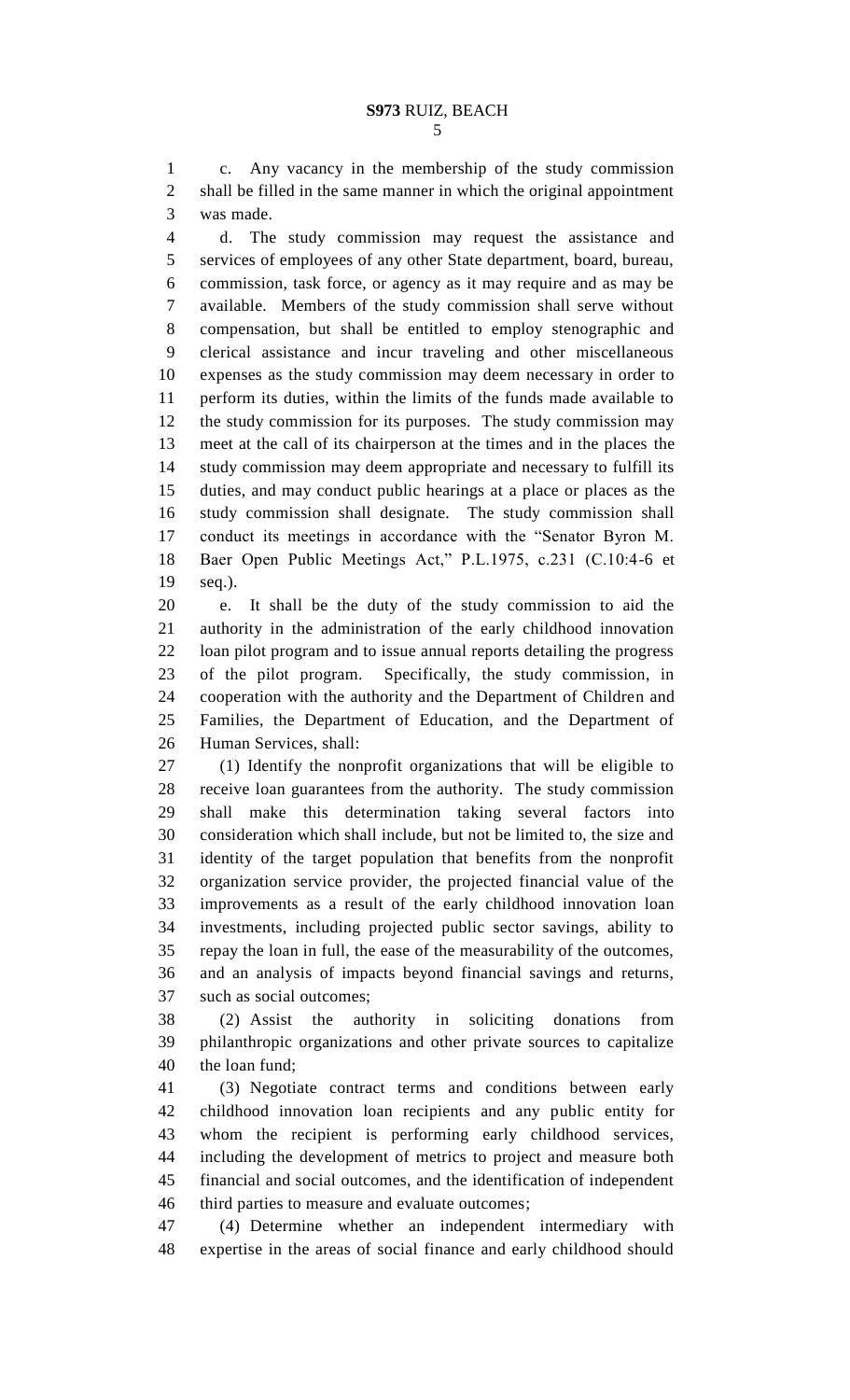be retained to: (a) assist the study commission in the performance of its duties under this section; or (b) perform the measurement and verification activities required in the agreements entered into pursuant to paragraph (3) of subsection b. of section 3 of this act, and to identify appropriate independent intermediaries to recommend to the authority if the study commission determines that intermediary services should be retained; and

 (5) Any other purposes related to the pilot program for which the authority requests assistance.

 f. Not later than one year following the effective date of this act, and annually for four years thereafter, the study commission shall submit to the Governor and, pursuant to section 2 of P.L.1991, c.164 (C.52:14-19.1) to the Legislature, a report containing a study and evaluation of the pilot program. The report shall include, but not be limited to, a description of any eligible organizations funded by the early childhood innovation loans, State, federal, and municipal financial savings related to the issuance of early childhood innovation loans, the expected loan performance and projected payment schedule, the number of people serviced by the eligible organization, a comparison of the population serviced by the eligible organization and a similarly situated control group, and any community impact related to the pilot program.

 g. The study commission shall submit its fifth and final report to the Governor and, pursuant to section 2 of P.L.1991, c.164 (C.52:14-19.1) to the Legislature, within 90 days of the expiration date of the pilot program, including any recommendations for legislative action it deems appropriate. The study commission's final report shall include, but not be limited to, an analysis of the feasibility of implementing a permanent early childhood innovation loan program Statewide, sectors outside of non-profit early childhood in which social lending could be successfully applied, the estimated costs for the creation and administration of the permanent early childhood innovation loan program, projected State, federal, and municipal savings from administering the permanent program, a calculation of the loan performance realized from the pilot program, a calculation of the State, federal, and municipal savings accrued through the pilot program, and an analysis of non-financial outcomes, such as community impact and preventive results. The study commission shall expire on the 30th day after the date of the issuance of its final report, or upon the expiration of the pilot program, whichever occurs later.

 5. a. To implement the early childhood innovation loan pilot program, the authority shall establish and maintain a special non- lapsing, revolving fund called the early childhood innovation loan fund which may be credited with:

 (1) moneys appropriated by the State for the purpose of the fund;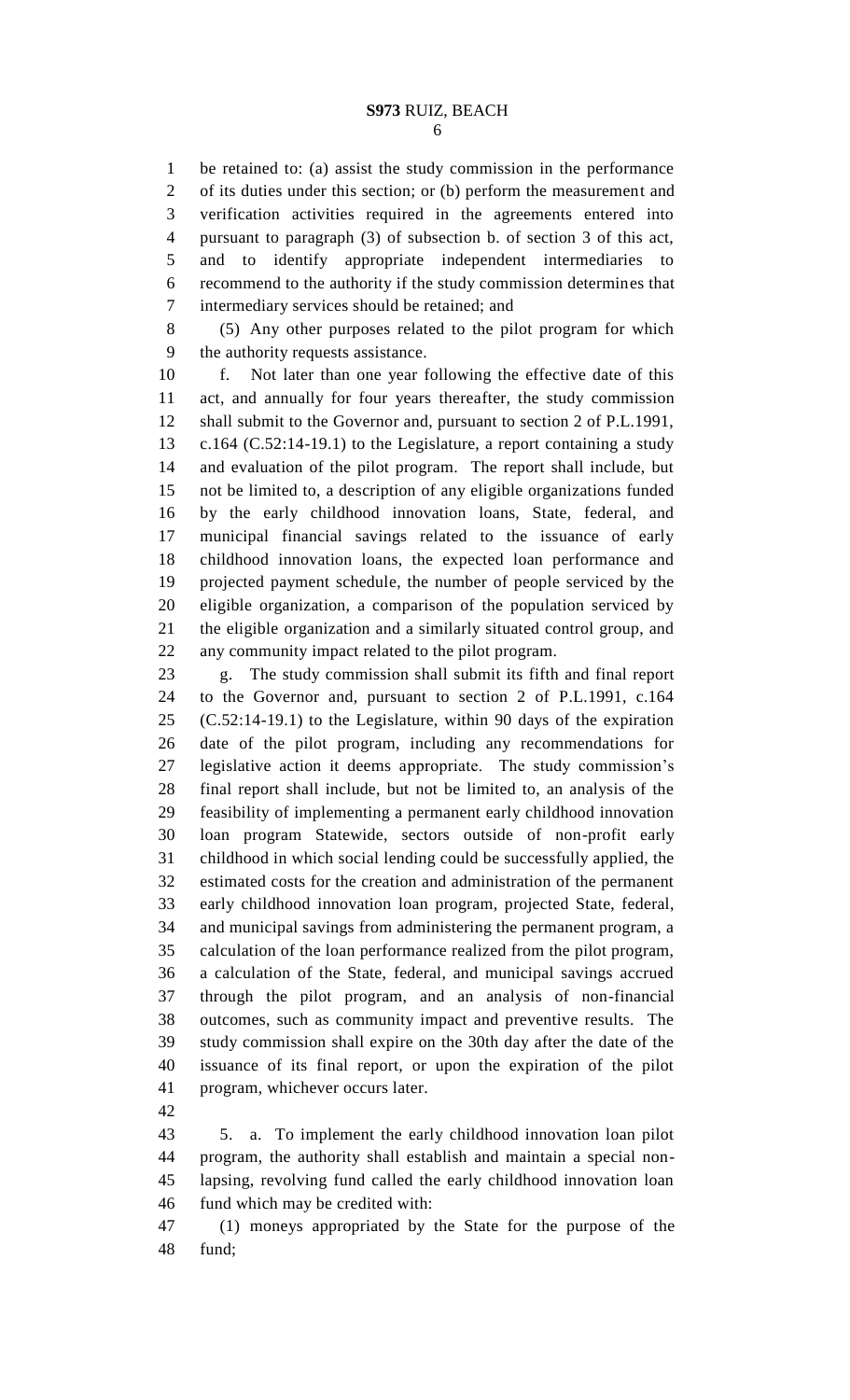#### **S973** RUIZ, BEACH

 (2) moneys received by the authority from any public or private donations to guarantee the loans issued pursuant to section 3 of this act; (3) any moneys as may be available to the authority from grants or other forms of assistance established to support early childhood activities by the authority or by other State agencies or authorities; and (4) moneys received from eligible organizations in the form of any applicable fees. b. Loan funds may be used by the authority for the following purposes: (1) guaranteeing loans issued pursuant to subsection b. of section 3 of this act; (2) reasonable and necessary expenses incurred by the authority related to the administration of the early childhood innovation loan pilot program and the study commission; and (3) administrative expenses for the provision of loan guarantees issued pursuant to subsection b. of section 3 of this act. c. The amount of loans guaranteed by the authority pursuant to subsection b. of section 3 of this act shall not exceed \$3,000,000 per year or \$15,000,000 in the aggregate over five years, as determined by the authority. d. The authority shall not issue a loan guarantee in an amount greater than the available and uncommitted moneys in the loan fund. e. The authority may charge fees in connection with applications for participation in the early childhood innovation loan pilot program as it deems reasonable to cover authority expenses in administering the pilot program and issuing loan guarantees. 6. The authority shall appoint a director to manage the activities associated with the early childhood innovation loan fund established pursuant to section 5 of this act. The director shall receive compensation as determined by the authority. 7. The authority shall issue a report six months after the effective date of this act and annually thereafter not later than September 15, to the Governor and, pursuant to section 2 of P.L.1991, c.164 (C.52:14-19.1) to the Legislature concerning the financing of the pilot program as described in section 5 of this act, undertaken with monies from the early childhood innovation loan fund. The initial report and each annual report required under this section shall include a description of the pilot program funded by loans issued to eligible organizations and a detailed analysis of the consideration given to the factors set forth in subsection d. of

section 3 of this act.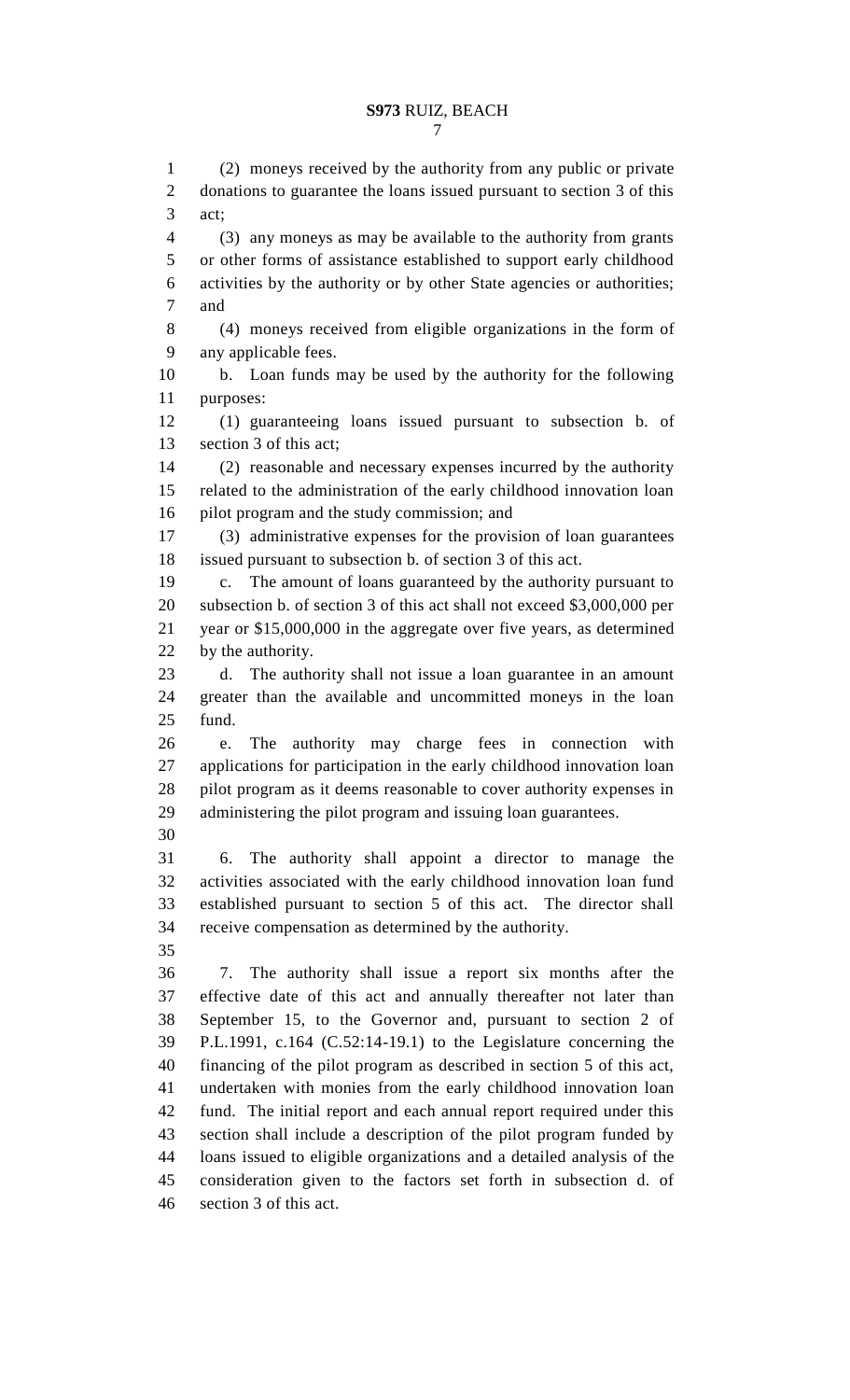#### **S973** RUIZ, BEACH

 8. The authority shall adopt pursuant to the "Administrative Procedure Act," P.L.1968, c.410 (C.52:14B-1 et seq.), any rules or regulations necessary to effectuate the purposes of this act.

 9. This act shall take effect on the first day of the fourth month following the date of enactment, but the authority may take such anticipatory administrative action in advance thereof as shall be necessary for the implementation of this act.

 

## STATEMENT

 This bill establishes a five-year early childhood innovation loan pilot program for the purpose of encouraging private investment in early childhood services to reduce public expenditures related to those services.

 Under the bill, the New Jersey Economic Development Authority (EDA) is to establish a pilot program to guarantee loan agreements among lenders, eligible nonprofit organizations, and public sector entities. The loan agreements are to: 1) provide an eligible nonprofit organization with direct funding from a lender in exchange for the provision of services to a public sector entity; and 2) require the public sector entity receiving early childhood services to make defined payments to the lender in an amount proportional to the amount of savings generated by the provision of early childhood services. In the event that the anticipated savings are not achieved, the EDA is to provide a loan guarantee to the lender.

 The EDA, lender, and eligible nonprofit organizations are also required to establish a method of measurement and verification that ensures early childhood services were performed, calculating any public sector savings resulting from those services, and determining any interest rates or payments applicable to the agreements. The bill allows the guarantees issued by the EDA to be up to 100 percent of the value of the loan agreements, with loan amounts not to exceed \$3,000,000 per year or \$15,000,000 in the aggregate over the five-year pilot program period.

 The bill establishes a non-lapsing, revolving fund called the early childhood innovation loan fund which is to be used to guarantee pilot program loans to fund the loan program and to pay for expenses related to the administration of the loan guarantees. The loan fund may be credited with monies from State appropriations, public or private donations, grant funding, and loan guarantee program fees. The EDA is not to issue a loan guarantee in an amount greater than the available and committed moneys in the loan fund.

 The bill requires the EDA to solicit grants from philanthropic organizations or other private sources for the establishment and